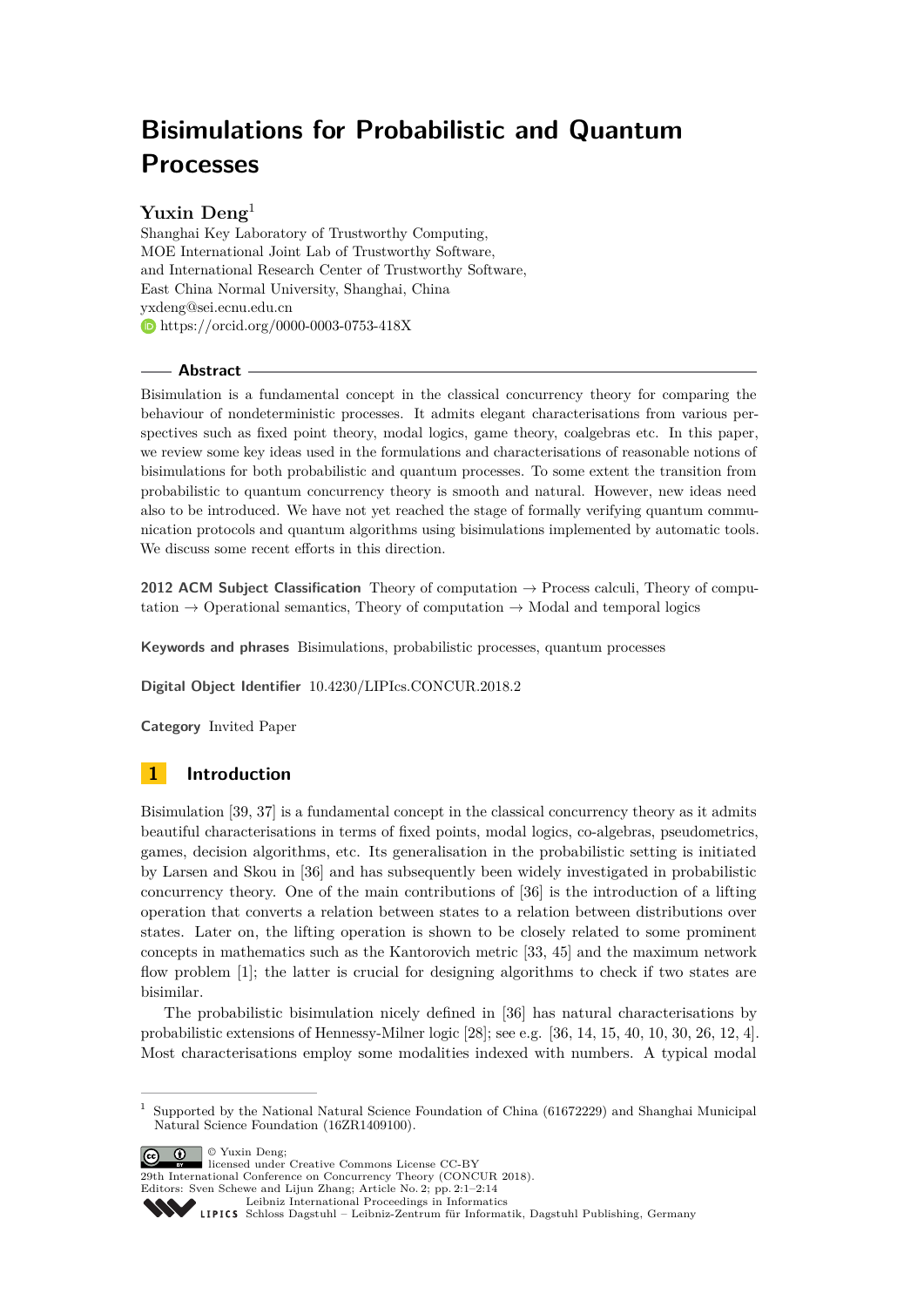## **2:2 Bisimulations for Probabilistic and Quantum Processes**

formula, dated back to [\[36\]](#page-12-2), is  $\langle a \rangle_p \phi$ , where *p* is a probability value. A state *s* satisfies this formula if the probability that *s* can make an *a*-labelled transition to the set of states satisfying *φ* exceeds *p*. In [\[44\]](#page-13-2) van Breugel et al. generalise the characterisation of [\[36\]](#page-12-2) to labelled Markov processes, i.e. reactive probabilistic processes [\[36,](#page-12-2) [46\]](#page-13-3) with continuous state spaces, and surprisingly, without using any modality indexed with numbers. Usually, the simpler the logical characterisation, the more difficult its completeness proof, since constructing distinguishing formulae for non-bisimilar states with fewer modalities is more challenging. Van Breugel et al. prove such an elegant result by using some advanced machinery such as the Lawson topology on probabilistic powerdomains [\[31\]](#page-12-8) and Banach algebras. However, if we confine ourselves to discrete rather than continuous state spaces, as in e.g. [\[36\]](#page-12-2), the characterisation result given in [\[44\]](#page-13-2) has a very elementary proof [\[7\]](#page-11-6).

Since probabilistic behaviour is prevalent in quantum computation, it is natural to investigate how a quantum concurrency theory can be built upon the probabilistic concurrency theory. Notice that the operational semantics of many quantum systems can be defined in terms of probabilistic labelled transition systems, which allows us to define quantum bisimulations in a very intuitive way by extending probabilstic bisimulations with a requirement on demanding equal environments when comparing two quantum processes. However, to check quantum bisimulations, we need to appeal to the instantiation of quantum variables by quantum systems. What's worse, to check whether or not two quantum processes are bisimilar, we need to consider arbitrarily chosen quantum states, which appears infeasible in practice because quantum states constitute a continuum. Fortunately, it is possible to overcome this difficulty by introducing a symbolic semantics and its associated symbolic quantum bisimulations [\[20\]](#page-12-9) that are equivalent to the usual concrete bisimulations. This opens the door to design effective algorithms to check quantum bisimulations.

A distinctive feature of quantum computation is entailed by the no-cloning theorem in quantum mechanics. Namely, quantum resources are linear from a type-theoretic point of view. It is then particularly meaningful to study *linear contextual equivalence*, which is a special form of contextual equivalence as the behaviours of programs are observed by executing them only once. In [\[8\]](#page-11-7), it is shown that for higher-order quantum programs, linear contextual equivalence can be precisely captured by a distribution-based bisimilarity, which is weaker than the usual state-based bisimilarity. Of course, distribution-based bisimulations can also be defined for probabilistic processes, but in the quantum setting they become a more important coinductive proof technique.

The rest of the paper is structured as follows. In Section [2,](#page-1-0) we review the formal model of probabilistic labelled transition systems, the lifting operation, some of its equivalent formulations, state-based and distribution-based bisimulations. In Section [3](#page-6-0) we introduce a quantum process algebra, discuss state-based and distribution-based quantum bisimulations, and symbolic bisimulations. Finally, we conclude in Section [4.](#page-10-0)

## <span id="page-1-0"></span>**2 Probabilistic Bisimulation**

In this section, we introduce the model of probabilistic labelled transition systems, the key concept of lifting operation, the state-based and distribution-based bisimulations.

## **2.1 Probabilistic Labelled Transition Systems**

Let *S* be a countable set. A *(discrete) probability (sub)distribution* over set *S* is a function  $\Delta: S \to [0,1]$  with  $size |\Delta| = \sum_{s \in S} \Delta(s) \leq 1$ . It is a *(full) distribution* if  $|\Delta| = 1$ . Its *support*, written  $[\Delta]$ , is the set  $\{s \in S \mid \Delta(s) > 0\}$ . Let  $\mathcal{D}_{sub}(S)$  and  $\mathcal{D}(S)$  denote the set of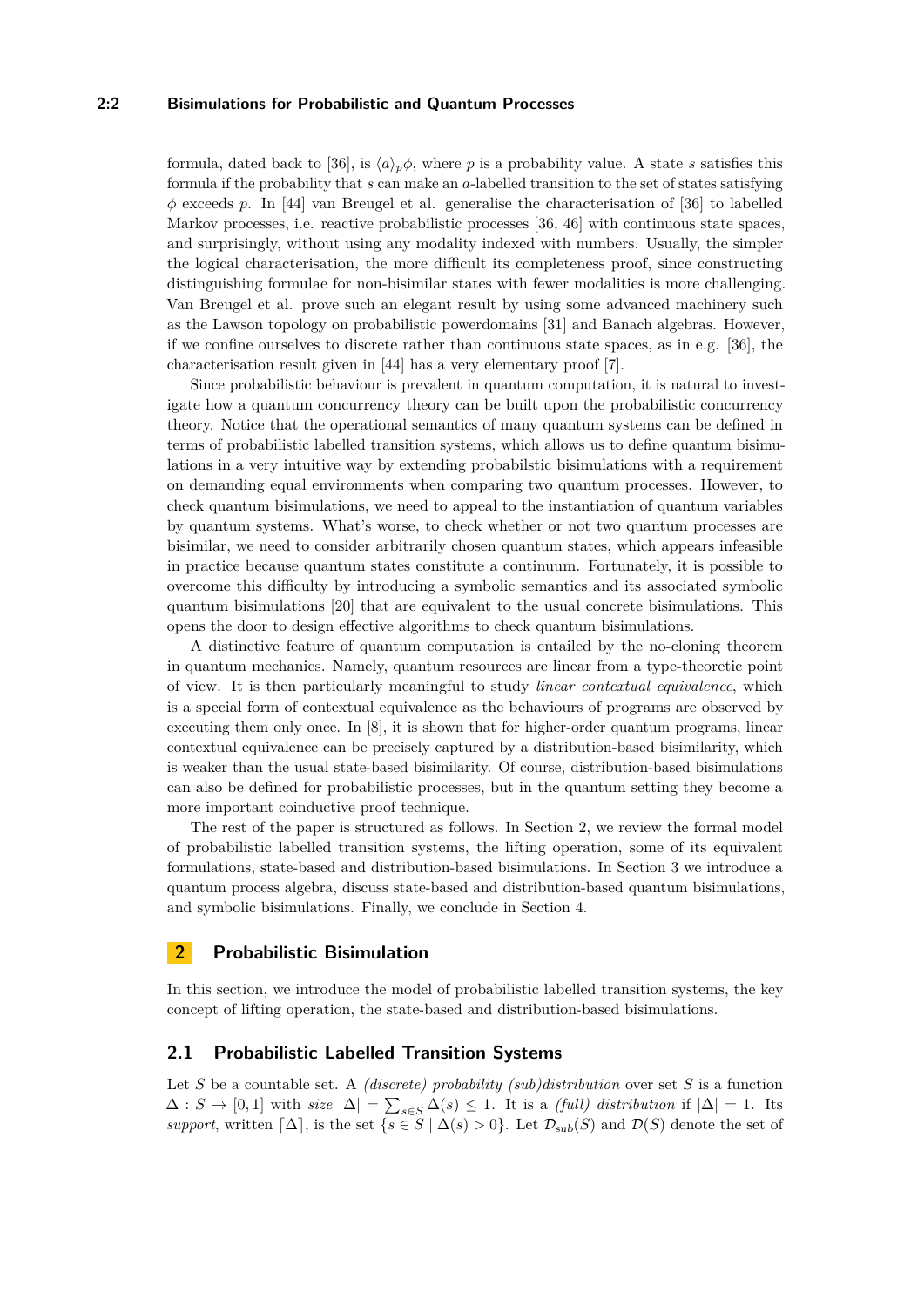<span id="page-2-0"></span>

 $\mathcal{L}_{\mathcal{A}}$ **Figure 1** Example pLTSs.

all subdistributions and distributions over *S*, respectively. We use  $\varepsilon$  to stand for the empty subdistribution, that is  $\varepsilon(s) = 0$  for any  $s \in S$ . We write  $\overline{s}$  for the point distribution for state *s*, satisfying  $\bar{s}(t) = 1$  if  $t = s$ , and 0 otherwise. If  $p_i \geq 0$  and  $\Delta_i$  is a distribution for each *i* in some finite index set *I*, then  $\sum_{i \in I} p_i \cdot \Delta_i$  is given by

$$
\left(\sum_{i\in I} p_i \cdot \Delta_i\right)(s) = \sum_{i\in I} p_i \cdot \Delta_i(s) .
$$

If  $\sum_{i\in I} p_i = 1$  then this is easily seen to be a distribution in  $\mathcal{D}(S)$ .

I **Definition 1.** A *probabilistic labelled transition system* (pLTS) is defined as a triple  $\langle S, A, \rightarrow \rangle$ , where *S* is a set of states, *A* is a set of actions, and the transition relation  $\rightarrow$  is a subset of  $S \times A \times \mathcal{D}(S)$ .

A non-probabilistic labelled transition system (LTS) may be viewed as a degenerate pLTS – one in which only point distributions are used. We often write *s <sup>α</sup>*−→ ∆ in place of  $(s, \alpha, \Delta) \in \rightarrow$ .

In order to visualise pLTSs, we often draw them as directed graphs. Given that in a pLTS transitions go from states to distributions, we need to introduce additional edges to connect distributions back to states, thereby obtaining a bipartite graph. States are therefore represented by nodes of the form • and distributions by nodes of the form ◦. For any state *s* and distribution  $\Delta$  with  $s \stackrel{\alpha}{\longrightarrow} \Delta$  we draw an edge from *s* to  $\Delta$ , labelled with  $\alpha$ . Consequently, the edges leaving a •-node are all labelled with actions from *A*. For any distribution  $\Delta$ and state *s* in  $\lceil \Delta \rceil$ , the support of  $\Delta$ , we draw an edge from  $\Delta$  to *s*, labelled with  $\Delta(s)$ . Consequently, the edges leaving a ◦-node are labelled with positive real numbers that sum to 1. Sometimes we partially unfold this graph by drawing the same nodes multiple times; in doing so, all outgoing edges of a given instance of a node are always drawn, but not necessarily all incoming edges. Edges labelled by probability 1 occur so frequently that it makes sense to omit them, together with the associated nodes ◦ representing point distributions.

Two example pLTSs are described this way in Figure [1,](#page-2-0) where diagram (b) depicts the initial part of the pLTS obtained by unfolding the one in diagram (a).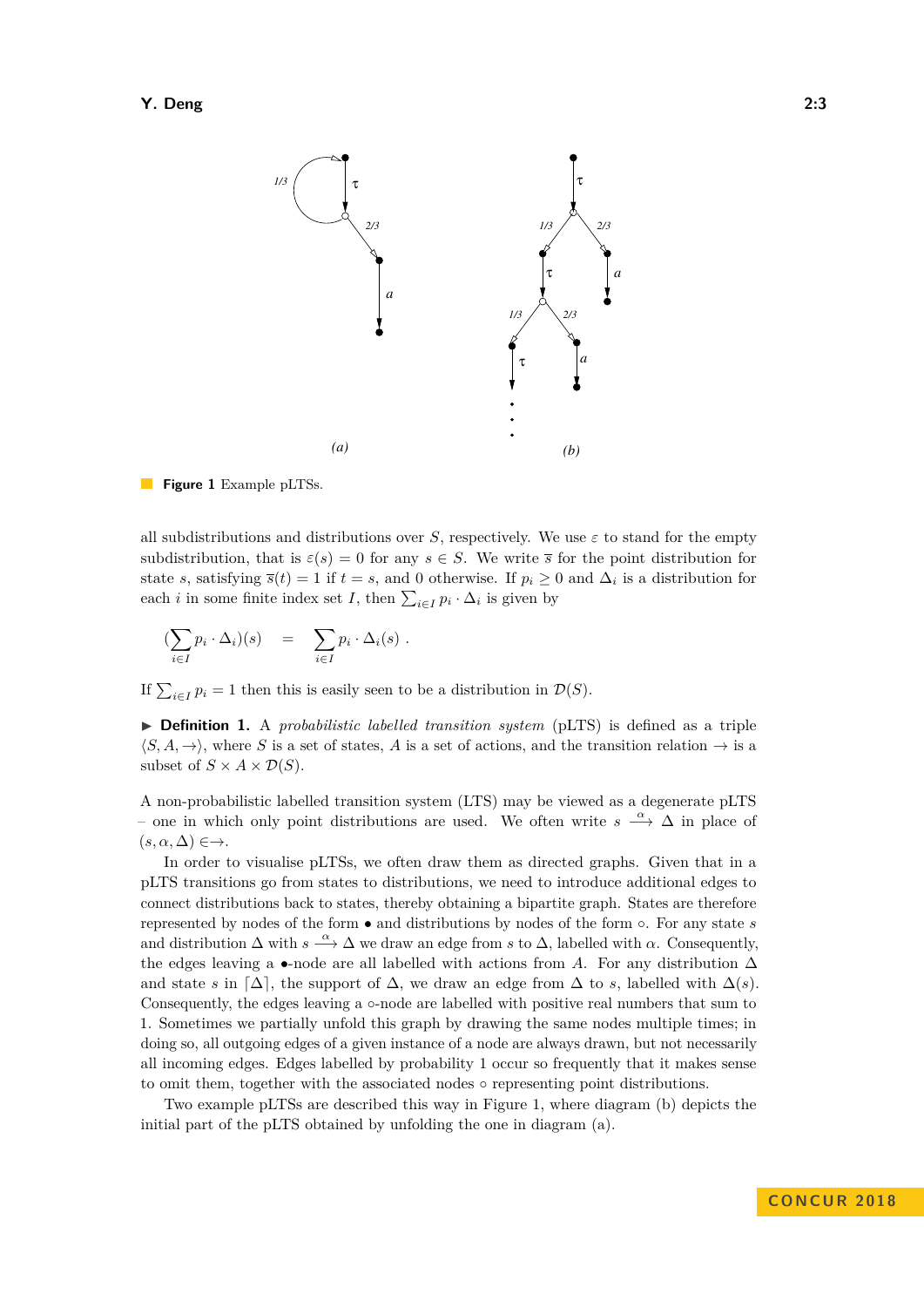#### **2:4 Bisimulations for Probabilistic and Quantum Processes**

For each state *s*, the outgoing transition  $s \stackrel{\alpha}{\longrightarrow} \Delta$  represents the nondeterministic alternatives available in the state *s*. The nondeterministic choices provided by *s* are supposed to be resolved by the environment, which is often formalised by a *scheduler* or an *adversary*. On the other hand, the probabilistic choices in the underlying distribution  $\Delta$  are made by the system itself. Therefore, for each state *s*, the environment chooses some outgoing transition  $s \stackrel{\alpha}{\longrightarrow} \Delta$ . Then the action  $\alpha$  is performed, the system resolves the probabilistic choice, and subsequently with probability  $\Delta(s')$  the system reaches state *s'*.

If we impose the constraint that for any state  $s$  and action  $\alpha$  at most one outgoing transition from *s* is labelled *α*, then we obtain the special class of pLTSs called *reactive* (or *deterministic*) pLTSs that are the probabilistic counterpart to deterministic LTSs. Formally, a pLTS is reactive if for each  $s \in S$ ,  $\alpha \in A$  we have that  $s \stackrel{\alpha}{\longrightarrow} \Delta$  and  $s \stackrel{\alpha}{\longrightarrow} \Delta'$  imply  $\Delta = \Delta'$ .

## <span id="page-3-1"></span>**2.2 Lifting Relations**

In the probabilistic setting, formal systems are usually modelled as distributions over states. To compare two systems involves the comparison of two distributions. So we need a way of lifting relations on states to relations on distributions. This is used, for example, to define a notion of probabilistic bisimulation as we shall see soon. A few approaches of lifting relations have appeared in the literature. We will take the one from [\[11\]](#page-11-8), and show its coincidence with two other approaches.

<span id="page-3-0"></span>**► Definition 2.** Given two sets *S* and *T* and a binary relation  $\mathcal{R} \subseteq S \times T$ , the lifted relation  $\mathcal{R}^{\dagger} \subseteq \mathcal{D}(S) \times \mathcal{D}(T)$  is the smallest relation that satisfies:

- **(1)**  $s \mathcal{R} t$  implies  $\overline{s} \mathcal{R}^{\dagger} \overline{t}$
- (2) (Linearity)  $\Delta_i \mathcal{R}^\dagger \Theta_i$  for all  $i \in I$  implies  $\left( \sum_{i \in I} p_i \cdot \Delta_i \right) \mathcal{R}^\dagger \left( \sum_{i \in I} p_i \cdot \Theta_i \right)$ , where *I* is a finite index set and  $\sum_{i \in I} p_i = 1$ .

There are alternative presentations of Definition [2.](#page-3-0) One example is given below.

**► Proposition 3.** Let  $\Delta$  and  $\Theta$  be two distributions over *S* and *T*, respectively, and  $\mathcal{R} \subseteq S \times T$ . *Then*  $\Delta \mathcal{R}^{\dagger} \Theta$  *if and only if there are two collections of states,*  $\{s_i\}_{i\in I}$  *and*  $\{t_i\}_{i\in I}$ *, and a collection of probabilities*  $\{p_i\}_{i \in I}$ *, for some finite index set I, such that*  $\sum_{i \in I} p_i = 1$  *and*  $\Delta$ *,*  $\Theta$ *can be decomposed as follows:*

$$
(1) \ \Delta = \sum_{i \in I} p_i \cdot \overline{s_i}
$$

**(2)**  $\Theta = \sum_{i \in I} p_i \cdot \overline{t_i}$ 

**(3)** For each  $i \in I$  we have  $s_i \nvert R$   $t_i$ .

From Definition [2,](#page-3-0) the next two propositions follow. In fact, they are sometimes used in the literature as definitions of lifting relations instead of being properties (see e.g. [\[43,](#page-13-4) [36,](#page-12-2) [13,](#page-11-9) [41\]](#page-12-10)).

## **Proposition 4.**

**(1)** *Let*  $\Delta$  *and*  $\Theta$  *be distributions over S and T*, *respectively. Then*  $\Delta$   $\mathcal{R}^{\dagger}$   $\Theta$  *if and only if there is a probability distribution on*  $S \times T$ *, with support a subset of* R, such that  $\Delta$  and  $\Theta$  are *its marginal distributions. In other words, there exists a weight function*  $w : S \times T \rightarrow [0, 1]$ *such that*

a. 
$$
\forall s \in S : \sum_{t \in T} w(s, t) = \Delta(s)
$$

- **b.**  $\forall t \in T : \sum_{s \in S} w(s, t) = \Theta(t)$
- **c.** ∀(*s, t*) ∈ *S* × *T* : *w*(*s, t*) *>* 0 ⇒ *s* R *t.*
- **(2)** Let  $\Delta$  and  $\Theta$  be distributions over S and R be an equivalence relation. Then  $\Delta$   $\mathcal{R}^{\dagger}$   $\Theta$  if *and only if*  $\Delta(C) = \Theta(C)$  *for all equivalence classes*  $C \in S/R$ *, where*  $\Delta(C)$  *stands for the accumulation probability*  $\sum_{s \in C} \Delta(s)$ *.*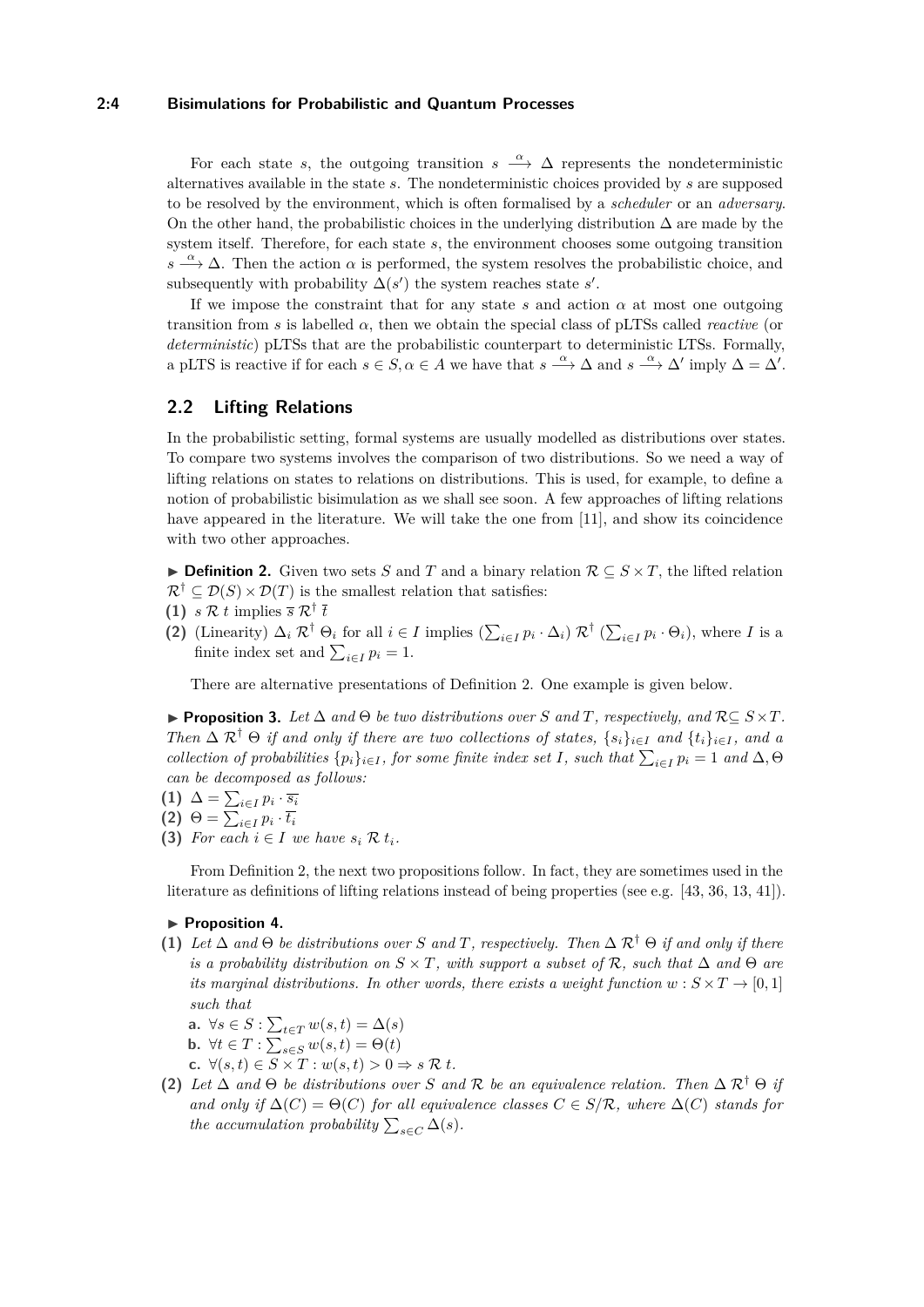Given a binary relation  $\mathcal{R} \subseteq S \times T$  and a set  $S' \subseteq S$ , we write  $\mathcal{R}(S')$  for the set  $\{t \in T \mid \exists s \in S' : s \mathcal{R} t\}$ . A set *S'* is  $\mathcal{R}\text{-closed if } \mathcal{R}(S') \subseteq S'.$ 

- I **Proposition 5.** *Let* ∆ *and* Θ *be distributions over finite sets S and T, respectively.*
- **(1)**  $\Delta \mathcal{R}^{\dagger} \Theta$  *if and only if*  $\Delta(S') \leq \Theta(\mathcal{R}(S'))$  *for all*  $S' \subseteq S$ *.*
- **(2)** *If*  $\mathcal{R}$  *is a preorder, then*  $\Delta \mathcal{R}^{\dagger} \Theta$  *if and only if*  $\Delta(S') \leq \Theta(S')$  *for each*  $\mathcal{R}$ *-closed set*  $S' \subseteq S$ *.*

Besides the above interesting properties, the lifting operation has an intrinsic connection with some important concepts in mathematics, notably *the Kantorovich metric* [\[33\]](#page-12-3). For example, it turns out that our lifting of binary relations from states to distributions nicely corresponds to the lifting of metrics from states to distributions by using the Kantorovich metric. In addition, the lifting operation is closely related to *the maximum flow problem* in optimisation theory. This observation initially made by Baier *et al.* is crucial for designing decision algorithms for probabilistic bisimulations and simulations [\[1,](#page-11-0) [48\]](#page-13-5).

## **2.3 Probabilistic Bisimulation**

With a solid base of the lifting operation, we can proceed to define a probabilistic version of bisimulation. Let *s* and *t* be two states in a pLTS. We say *t* can simulate the behaviour of *s* if whenever the latter can exhibit some action, say *a*, and lead to distribution  $\Delta$  then the former can also perform *a* and lead to a distribution, say Θ, which then in turn can mimic  $\Delta$  in successor states. We are interested in defining a relation between two states, but it is expressed by invoking a relation between two distributions. To formalise the mimicking of one distribution by the other, we make use of the lifting operation investigated in Section [2.2.](#page-3-1)

<span id="page-4-0"></span>**► Definition 6.** A relation  $R ⊆ S \times S$  is a *probabilistic simulation* if *s* R *t* implies

if  $s \stackrel{a}{\longrightarrow} \Delta$  then there exists some  $\Theta$  such that  $t \stackrel{a}{\longrightarrow} \Theta$  and  $\Delta R^{\dagger} \Theta$ .

If both  $\mathcal R$  and  $\mathcal R^{-1}$  are probabilistic simulations, then  $\mathcal R$  is a *probabilistic bisimulation*. The largest probabilistic bisimulation, denoted by ∼*s*, is called *(state-based) probabilistic bisimilarity*.

Let's look at the two pLTSs in Figure [1.](#page-2-0) It is easy to check that the top node in diagram (a) and that in diagram (b) are related by ∼*s*.

Various characterisations of probabilistic bisimilarity by probabilistic versions of Hennessy-Milner logic [\[28\]](#page-12-4) have appeared in the literature. In particular, if we confine ourselves to reactive pLTSs, then there are neat logical characterisations even without negation. For example, Desharnais et al. [\[14\]](#page-11-1) uses a logic with the following grammar

 $\varphi ::= \top | \varphi \wedge \varphi | \langle a \rangle_a \varphi$ 

where  $q$  is any rational number in the unit interval  $[0,1]$  and  $q$  ranges over the fixed set of labels of a given reactive pLTS. The formula  $\top$  can always be satisfied. The formula  $\varphi \wedge \varphi$ stands for the usual conjunction. The formula  $\langle a \rangle_q \varphi$  is satisfied by state *s* if the probability that *s* can make an *a*-labelled transition to the set of states satisfying  $\varphi$  exceeds *p*. The characterisation result of [\[14\]](#page-11-1) holds for reactive pLTSs with continuous state spaces. For reactive pLTSs with countable state spaces, a simpler proof of that result is given in [\[12\]](#page-11-4). Most other characterisations also employ modalities indexed with numbers. This fits in our intuition: if two states are not bisimilar, then they may satisfy a property with different probabilities, so by fiddling with the numbers we can construct a formula that can tell apart the two states. The only exception is the one given in [\[44\]](#page-13-2), which shows that, for reactive probabilistic processes, probabilistic bisimilarity can be characterised by a surprisingly simple logic.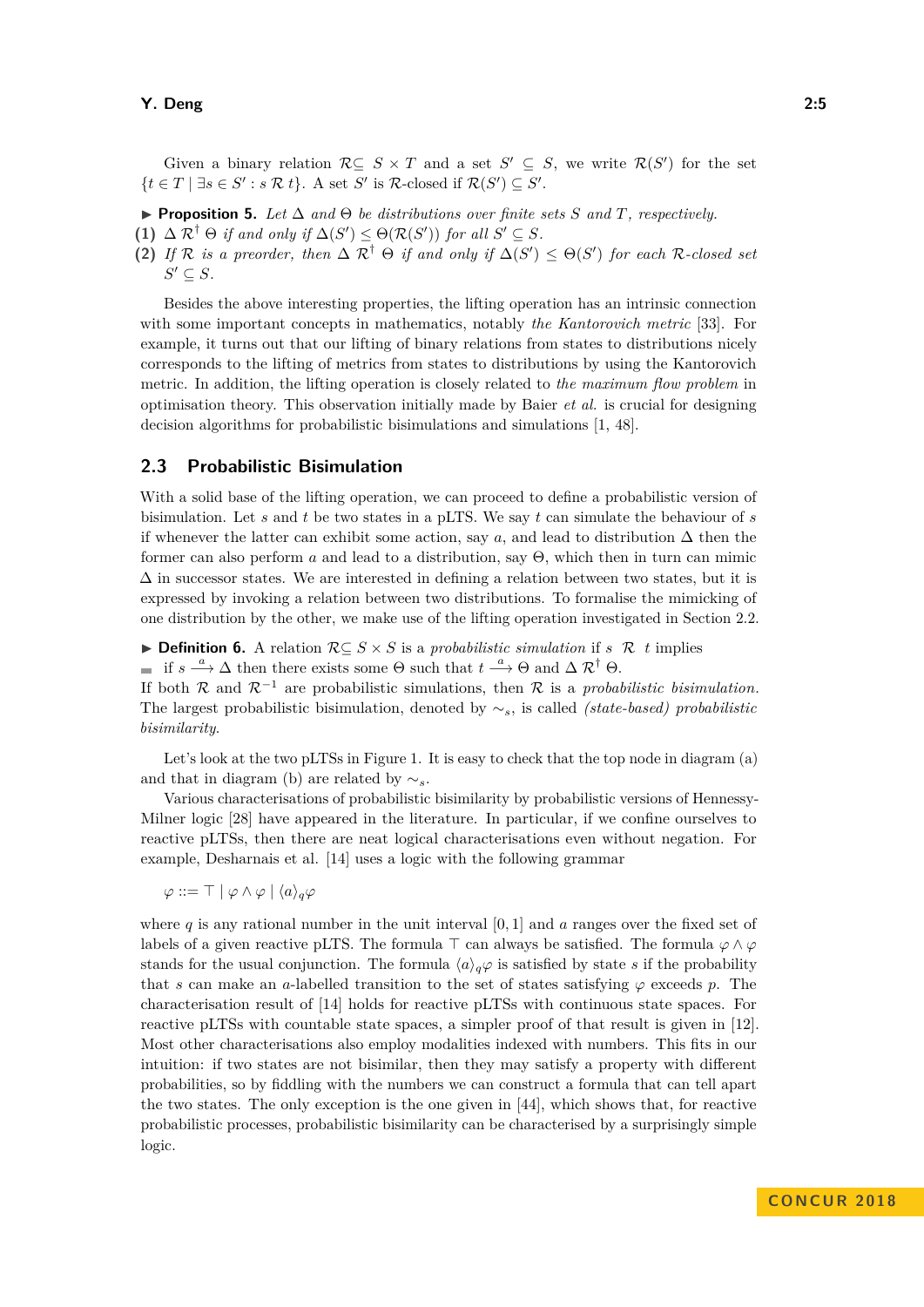Let  $\mathcal L$  be the set of formulae defined by the grammar

$$
\phi \ ::= \ \top \ | \ \langle \phi, \phi \rangle \ | \ \langle a \rangle \phi
$$

where *a* ranges over the set of labels of a reactive pLTS. A state *s* satisfies a formula  $\phi$  with certain probability, given by  $Pr(s, \phi)$  defined as follows:

$$
Pr(s, \top) = 1
$$
  
\n
$$
Pr(s, \langle \phi_1, \phi_2 \rangle) = Pr(s, \phi_1) \cdot Pr(s, \phi_2)
$$
  
\n
$$
Pr(s, \langle a \rangle \phi) = \begin{cases} \sum_{s' \in S} \Delta(s') \cdot Pr(s', \phi) & \text{if } s \xrightarrow{a} \Delta \\ 0 & \text{otherwise.} \end{cases}
$$

We call  $\langle \phi_1, \phi_2 \rangle$  a *conjunction* of two formulae  $\phi_1$  and  $\phi_2$ , which models the copying capacity of probabilistic testing originally considered in [\[36\]](#page-12-2). Note that conjunction is given the arithmetic interpretation as multiplication, which differs from many other logical characterisations of probabilistic bisimilarity. The formula  $\langle a \rangle \phi$  measures the probability that a state performs action *a* and then its successor states sastisfy  $\phi$ .

The logic L induces a natural logical equivalence, written  $=\mathcal{L}$ , by letting  $s_1 = \mathcal{L} s_2$  if  $Pr(s_1, \phi) = Pr(s_2, \phi)$  for any  $\phi \in \mathcal{L}$  and states  $s_1$  and  $s_2$ . In [\[44\]](#page-13-2) van Breugel et al. consider labelled Markov processes with continuous state spaces and they show that probabilistic bisimilarity coincides with the above notion of logical equivalence. Their proof involves advanced machinery such as the Lawson topology on probabilistic powerdomains [\[31\]](#page-12-8) and Banach algebras. If we confine ourselves to finite-state reactive pLTSs, it is possible to avoid all the advanced machinery and give an elementary proof of the coincidence of  $\sim$ <sub>*s*</sub> with =<sub> $\mathcal{L}$ ,</sub> as recently demonstrated in [\[7\]](#page-11-6).

#### <span id="page-5-0"></span>**2.4 Distribution-Based Bisimulation**

In Definition [6](#page-4-0) we compare the behaviour of two states, and then resort to the lifting operation when talking about the simulation of one distribution by another. Alternatively, it is possible to consider subdistributions as first-class citizens and directly define a relation that compares subdistributions. In order to do so, we first define a transition relation between subdistributions.

**I Definition 7.** With a slight abuse of notation, we also use the notation  $\frac{a}{r}$  to stand for the transition relation between subdistributions, which is the smallest relation satisfying the following three rules:

- (1) if  $s \stackrel{a}{\longrightarrow} \Delta$  then  $\overline{s} \stackrel{a}{\longrightarrow} \Delta$ ;
- **(2)** if  $s \nrightarrow{\alpha}$  then  $\overline{s} \stackrel{a}{\rightarrow} \varepsilon$ ;
- (3) if  $\Delta_i \stackrel{a}{\longrightarrow} \Theta_i$  for all  $i \in I$  then  $\left(\sum_{i \in I} p_i \cdot \Delta_i\right) \stackrel{a}{\longrightarrow} \left(\sum_{i \in I} p_i \cdot \Theta_i\right)$ , where I is a finite index set and  $\sum_{i \in I} p_i \leq 1$ .

Note that if  $\Delta \stackrel{a}{\longrightarrow} \Delta'$  then some (not necessarily all) states in the support of  $\Delta$  can perform action *a*. Those states that cannot enable action *a* contribute nothing for  $\Delta'$ .

**Definition 8.** Let  $\sim_d$ ⊆  $\mathcal{D}_{sub}(S) \times \mathcal{D}_{sub}(S)$  be the largest symmetric relation such that if  $\Delta \sim_d \Theta$  then  $|\Delta| = |\Theta|$  and  $\Delta \stackrel{a}{\rightarrow} \Delta'$  implies the existence of some  $\Theta'$  such that  $\Theta \stackrel{a}{\rightarrow} \Theta'$ and  $\Delta' \sim_d \Theta'$ .

The distribution-based bisimilarity  $\sim_d$  is shown in [\[6\]](#page-11-10) as a sound and complete coinductive proof technique for linear contextual equivalence, a natural extensional behavioural equivalence for functional programs. In the literature there are several proposals of distribution-based bisimilarities [\[23,](#page-12-11) [26,](#page-12-7) [9,](#page-11-11) [17,](#page-11-12) [29\]](#page-12-12), and some typical ones are compared in [\[16\]](#page-11-13).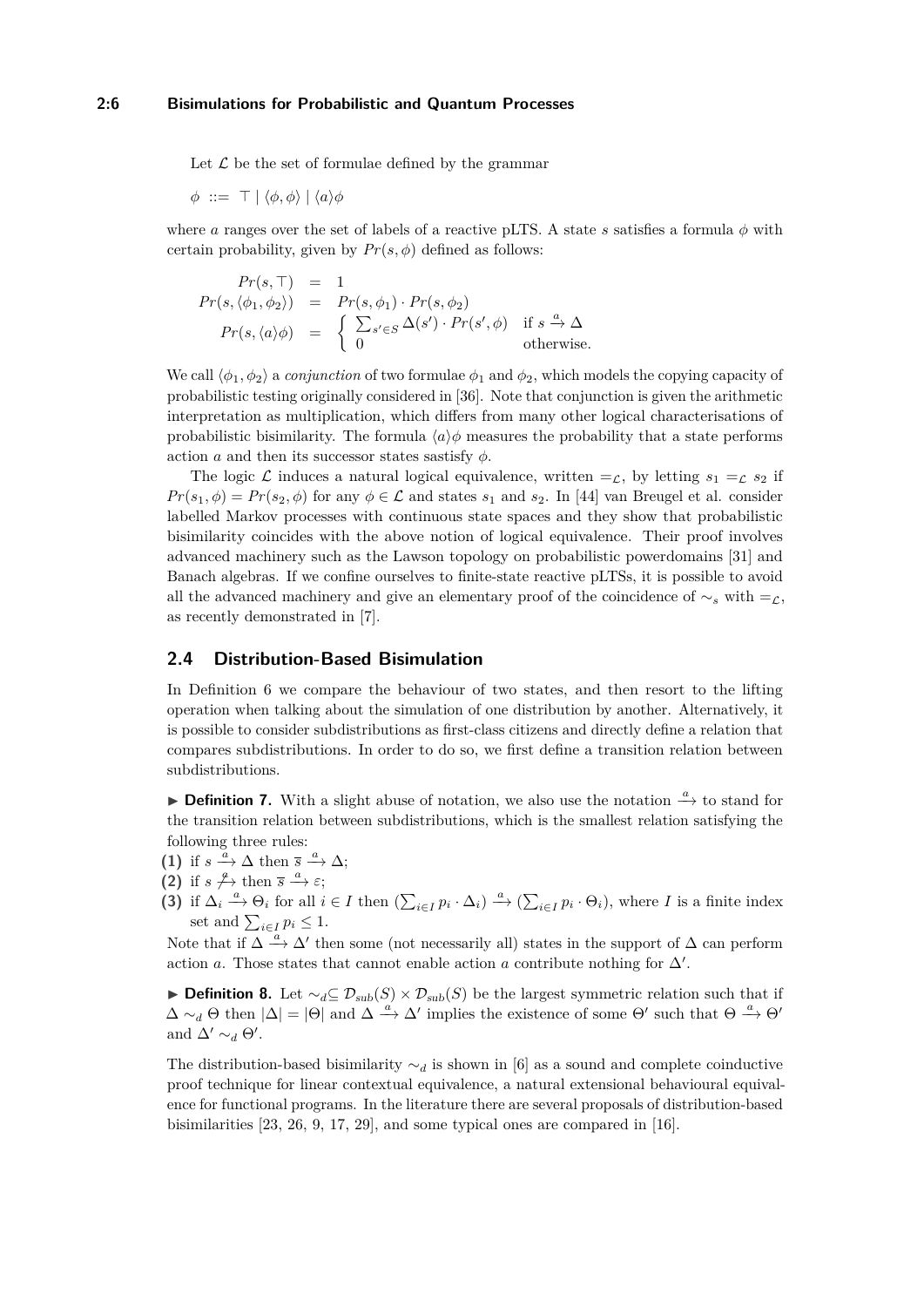#### **Y. Deng 2:7**

# <span id="page-6-0"></span>**3 Quantum Bisimulation**

In this section, we will see that quantum bisimulations can be obtained by extending probabilistic bisimulations in a smooth way.

As is well known, it is very difficult to guarantee the correctness of classical communication protocols at the design stage, and some simple protocols were eventually found to have fundamental flaws. One expects that the design of complex quantum protocols is at least as error-prone, if not more, than in the classical case. Bisimulation and its associated coinduction proof technique have also been explored in quantum concurrency theory.

Due to the presence of measurements, quantum processes exhibit probabilistic behaviour. It is then natural to define the operational semantics of a quantum process in turns of a pLTS, on which the probabilistic bisimulations we discussed before, with some modifications, may play a role in providing a coinduction proof technique for quantum processes. Note that in the quantum setting, bisimulations are defined to be relations over configurations that are pairs of a quantum process and a density operator describing the state of environment quantum systems. Below we illustrate this idea in the framework of a quantum process algebra.

## **3.1 Quantum Bisimulation for qCCS**

We first briefly review the syntax and semantics of a quantum extension of value-passing CCS [\[37,](#page-12-1) [25\]](#page-12-13), called qCCS, studied in [\[18,](#page-11-14) [47,](#page-13-6) [19,](#page-11-15) [21\]](#page-12-14), and the definition of open bisimulation between qCCS processes presented in [\[5\]](#page-11-16); the idea can be applied in other quantum process algebras such as CQP [\[24\]](#page-12-15) and QPAlg [\[32\]](#page-12-16).

We assume three types of data in qCCS: Bool for booleans, real numbers Real for classical data, and qubits  $Q$ bt for quantum data. Let  $cVar$ , ranged over by  $x, y, \ldots$ , be the set of classical variables, and *qVar*, ranged over by *q, r, . . .* , the set of quantum variables. It is assumed that *cVar* and *qVar* are both countably infinite. We assume a set *Exp* of classical data expressions over Real, which includes  $cVar$  as a subset and is ranged over by  $e, e', \ldots$ , and a set of boolean-valued expressions  $BExp$ , ranged over by  $b, b', \ldots$ . We further assume that only classical variables can occur free in both data expressions and boolean expressions. Let *cChan* be the set of classical channel names, ranged over by *c, d, . . .* , and *qChan* the set of quantum channel names, ranged over by c*,* d*, . . .* . We often abbreviate a sequence of distinct variables  $\{q_1, \ldots, q_n\}$  into  $\tilde{q}$ .

Based on these notations, the syntax of qCCS terms can be given by the Backus-Naur form

*U* ::= **nil**  $K(\tilde{e}, \tilde{q}) \mid \alpha.U \mid U + U \mid U \parallel U \mid \text{if } b \text{ then } U$ <br>  $\alpha$  ::=  $\tau \mid c?x \mid c!e \mid c?a \mid c!a \mid \mathcal{E}[\tilde{a}] \mid M[\tilde{a}:x]$  $\therefore$   $=$   $\tau \mid c$ ?*x* | *c*!*e* | **c**?*q* | **c**!*q* |  $\mathcal{E}[\tilde{q}]$  |  $M[\tilde{q}; x]$ 

where  $c \in cChan, x \in cVar, c \in qChan, q \in qVar, \tilde{q} \subseteq qVar, e \in Exp, \tilde{e} \subseteq Exp, \tau$  is the silent action,  $b \in BExp$ ,  $K(\tilde{x}, \tilde{q})$  is a process constant with a defining equation  $K(\tilde{x}, \tilde{q}) \stackrel{def}{=} U$ , and  $S$  and  $M$  are representively a trace processive guy a property and a per degenerate projective  $\mathcal E$  and  $M$  are respectively a trace-preserving super-operator and a non-degenerate projective measurement applying on the Hilbert space associated with the systems  $\tilde{q}$ . In this paper, we assume all super-operators are completely positive.

The notion of free classical variables in quantum processes, denoted by  $f(v)$ , can be defined in the usual way with the only modification that the quantum measurement prefix  $M[\tilde{q}; x]$  has binding power on *x*. A quantum process term *U* is closed if  $f(v|U) = \emptyset$ . We let U, ranged over by  $U, V, \dots$ , be the set of all qCCS terms, and  $P$ , ranged over by  $P, Q, \dots$ , the set of closed terms.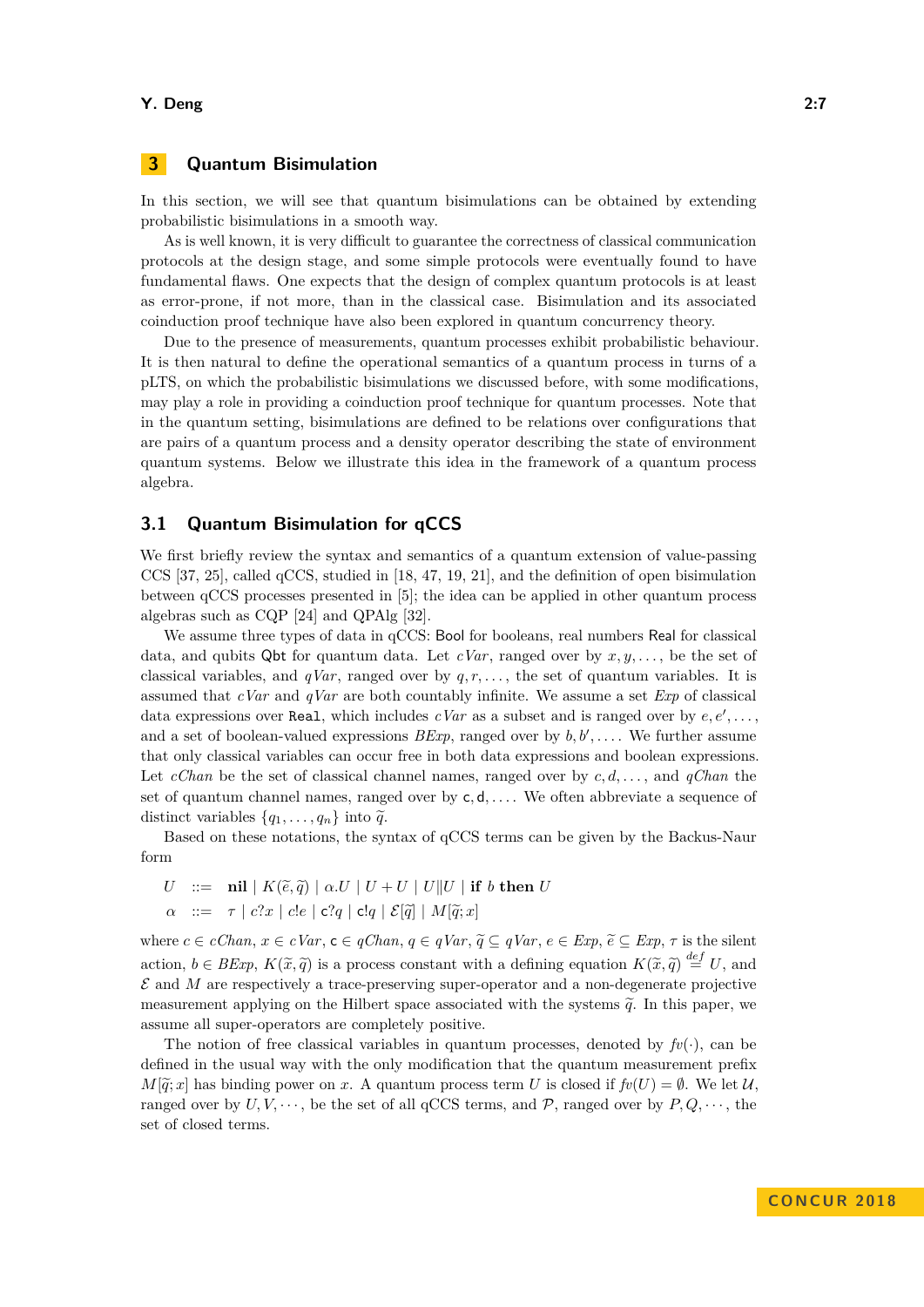#### **2:8 Bisimulations for Probabilistic and Quantum Processes**

The process constructs we give here are quite similar to those in classical CCS, and they also have similar intuitive meanings: **nil** stands for a process which does not perform any action; *c*?*x* and *c*!*e* are respectively classical input and classical output, while c?*q* and c!*q* are their quantum counterparts.  $\mathcal{E}[\tilde{q}]$  denotes the action of performing the super-operator  $\mathcal{E}$ on the qubits  $\tilde{q}$  while  $M[\tilde{q}; x]$  measures the qubits  $\tilde{q}$  according to M and the measurement outcome is substituted for the classical variable  $x$ . The binary sum  $+$  models nondeterministic choice:  $U + V$  behaves like either *U* or *V* depending on the choice of the environment.  $\parallel$ denotes the usual parallel composition. Finally, **if** *b* **then** *U* is the standard conditional choice where *U* can be executed only if *b* is tt.

We now turn to the operational semantics of  $qCCS$ . For each quantum variable  $q \in qVar$ , we assume a 2-dimensional Hilbert space  $\mathcal{H}_q$  to be the state space of the *q*-system. For any  $S \subseteq qVar$ , we denote  $\mathcal{H}_S = \bigotimes_{q \in S} \mathcal{H}_q$ . In particular,  $\mathcal{H} = \mathcal{H}_{qVar}$  is the state space of the whole environment consisting of all the quantum variables. Note that  $\mathcal H$  is a countably-infinite dimensional Hilbert space.

Suppose *P* is a closed quantum process. A pair of the form  $\langle P, \rho \rangle$  is called a *configuration*, where  $\rho \in \mathcal{D}(\mathcal{H})$  is a density operator on H (As H is infinite dimensional,  $\rho$  should be understood as a density operator on some finite dimensional subspace of  $\mathcal{H}$  which contains  $\mathcal{H}_{qn(P)}$ ). The set of configurations is denoted by *Con*, and ranged over by  $\mathcal{C}, \mathcal{D}, \cdots$ . Let

$$
Act = \{\tau\} \cup \{c?v, c!v \mid c \in cChan, v \in Real\} \cup \{c?r, c!r \mid c \in qChan, r \in qVar\}.
$$

Let  $\mathcal{D}(Con)$ , ranged over by  $\Delta, \Theta, \dots$ , be the set of all finite-supported probabilistic distributions over *Con*. Then the operational semantics of  $qCCS$  can be given by the pLTS  $\langle Con, Act, \longrightarrow \rangle$ , where  $\longrightarrow \subseteq Con \times Act \times \mathcal{D}(Con)$  is the smallest relation satisfying some inference rules. Here we select two rules related to super-operator application and quantum measurements; the others can be found in [\[5\]](#page-11-16).

(*Open*)  
\n
$$
\langle E[\tilde{q}].P, \rho \rangle \stackrel{\tau}{\longrightarrow} \langle P, \mathcal{E}_{\tilde{q}}(\rho) \rangle
$$
\n
$$
\frac{M = \sum_{i \in I} \lambda_i E^i \quad p_i = tr(E_{\tilde{q}}^i \rho)}{\langle M[\tilde{q};x].P, \rho \rangle \stackrel{\tau}{\longrightarrow} \sum_{i \in I} p_i \langle P[\lambda_i/x], E_{\tilde{q}}^i \rho E_{\tilde{q}}^i/p_i \rangle}
$$

In rule *(Meas)*,  $E^i_{\tilde{q}}$  denotes the operator  $E^i$  acting on the quantum systems  $\tilde{q}$  and  $tr(E^i_{\tilde{q}}\rho)$ stands for the trace of  $E^i_{\tilde{q}}\rho$ . This rule tells us that a measurement on the quantum system  $\tilde{q}$ entails a probabilistic transition; each candidate configuration  $\langle P[\lambda_i/x], E^i_{\tilde{q}} \rho E^i_{\tilde{q}}/p_i \rangle$  occurs with probability  $tr(E_{\tilde{q}}^i \rho)$ .

Let  $\mathcal{C} = \langle P, \rho \rangle$ . We use the notation  $qv(\mathcal{C}) := qv(P)$  for free quantum variables and  $\text{env}(\mathcal{C}) := \text{tr}_{qv(P)}(\rho)$  for partial traces. Let  $\Delta = \sum_{i \in I} p_i \cdot \langle P_i, \rho_i \rangle$ . We write  $\mathcal{E}(\Delta)$  for the distribution  $\sum_{i\in I} p_i \cdot \langle P_i, \mathcal{E}(\rho_i) \rangle$ . In addition, we let  $qv(\Delta) := \bigcup_{i\in I} qv(P_i)$  and  $env(\Delta) :=$  $\sum_{i \in I} p_i \cdot \text{tr}_{qv(P_i)}(\rho_i).$ 

<span id="page-7-0"></span>**Definition 9.** A symmetric relation  $\mathcal{R} \subseteq Con \times Con$  is called an open bisimulation if for any  $\mathcal{C}, \mathcal{D} \in Con$ ,  $\mathcal{C} \mathcal{R} \mathcal{D}$  implies that

- **(1)**  $qv(\mathcal{C}) = qv(\mathcal{D})$ , and  $env(\mathcal{C}) = env(\mathcal{D})$ ,
- (2) for any trace-preserving super-operator  $\mathcal E$  acting on  $\mathcal H_{\overline{qv(\mathcal C)}}$  (Again,  $\mathcal E$  should be understood as a super-operator on some finite dimensional subspace of  $\mathcal{H}_{\overline{qv(C)}}$ , whenever  $\mathcal{E}(\mathcal{C}) \stackrel{\alpha}{\longrightarrow} \Delta$ , there exists  $\Theta$  such that  $\mathcal{E}(\mathcal{D}) \stackrel{\alpha}{\longrightarrow} \Theta$  and  $\Delta \mathcal{R}^{\dagger} \Theta$ .

Two quantum configurations C and D are open bisimilar, denoted by  $\mathcal{C} \sim_{o} \mathcal{D}$ , if there exists an open bisimulation  $R$  such that  $C R D$ .

Here we are using exactly the same lifting operation as that in the probabilistic case (cf. Definition [2\)](#page-3-0). The above definition is inspired by the work of Sangiorgi [\[42\]](#page-13-7), where a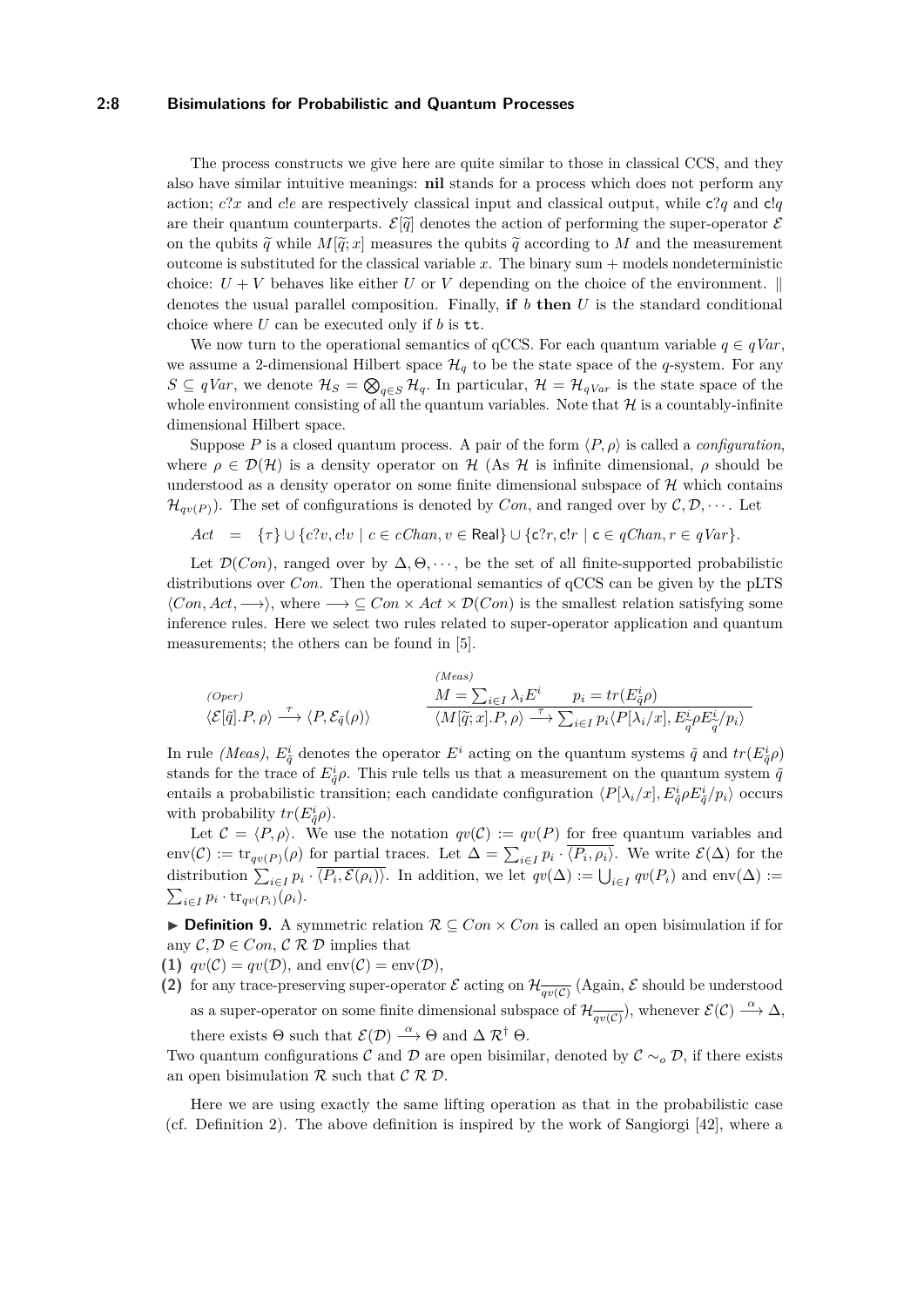<span id="page-8-0"></span>

**Figure 2** pLTSs for the two ways of setting a quantum system to  $|0\rangle$ .

notion of bisimulation is defined for the  $\pi$ -calculus [\[38,](#page-12-17) [42\]](#page-13-7) by treating name instantiation in an "open" style (name instantiation happens before any transition). Here we deal with super-operator application in an "open" style, but the instantiation of variables can be in an "early" style (variables are instantiated when input actions are performed). For example, the operational semantics given in [\[5\]](#page-11-16) is essentially an early semantics.

To illustrate the operational semantics and open bisimulation presented in this section, we give a simple example.

► **Example 10.** This example shows two alternative ways of setting a quantum system to the pure state  $|0\rangle$ . Let  $P \stackrel{def}{=} Set^{0}[q].\mathcal{I}[q]$ .nil and

$$
Q \stackrel{def}{=} M_{0,1}[q;x].\textbf{(if } x=0 \textbf{ then } \mathcal{I}[q].\textbf{nil } + \textbf{if } x=1 \textbf{ then } \mathcal{X}[q].\textbf{nil}),
$$

where  $Set^0 = \{ |0\rangle\langle 0|, |0\rangle\langle 1| \}, M_{0,1}$  is the 1-qubit measurement according to the computational basis  $\{|0\rangle, |1\rangle\}$ , I is the identity super-operator, and X is the Pauli-X super-operator. For any  $\rho \in \mathcal{D}(\mathcal{H})$ , the pLTSs rooted by  $\langle P, \rho \rangle$  and  $\langle Q, \rho \rangle$  respectively are depicted in Figure [2](#page-8-0) where

$$
\begin{array}{rcl}\nQ_0 & \stackrel{def}{=} & \text{if } 0 = 0 \text{ then } \mathcal{I}[q].\text{nil } + \text{if } 0 = 1 \text{ then } \mathcal{X}[q].\text{nil}, \\
Q_1 & \stackrel{def}{=} & \text{if } 1 = 0 \text{ then } \mathcal{I}[q].\text{nil } + \text{if } 1 = 1 \text{ then } \mathcal{X}[q].\text{nil},\n\end{array}
$$

and  $p_i = \text{tr}(|i\rangle\langle i|_q \cdot \rho)$ . Note that both *P* and *Q* are free of quantum input. We can show  $P \sim_o Q$  easily by verifying that the relation  $\mathcal{R} \cup \mathcal{R}^{-1}$ , where

$$
\mathcal{R} = \{ (\langle P, \rho \rangle, \langle Q, \rho \rangle), (\langle \mathcal{I}[q].\mathbf{nil}, \rho_0 \rangle, \langle Q_0, \rho_0 \rangle), (\langle \mathcal{I}[q].\mathbf{nil}, \rho_0 \rangle, \langle Q_1, \rho_1 \rangle), (\langle \mathbf{nil}, \rho_0 \rangle, \langle \mathbf{nil}, \rho_0 \rangle) : \rho \in \mathcal{D}(\mathcal{H}) \}
$$

and  $\rho_i = |i\rangle\langle i|_q \otimes \text{tr}_q\rho$ , is an open bisimulation.

## **3.2 A Useful Proof Technique**

In Definition [9](#page-7-0) super-operator application and transitions are considered at the same time. In fact, we can separate the two issues and approach the concept of open bisimulation in an incremental way, which turns out to be very useful when proving that two configurations are bisimilar.

**► Definition 11.** A relation  $\mathcal{R} \subseteq \text{Con} \times \text{Con}$  is closed under super-operator application if C R D implies  $\mathcal{E}(\mathcal{C})$  R  $\mathcal{E}(\mathcal{D})$  for any trace-preserving super-operator E acting on  $\mathcal{H}_{\overline{qv(\mathcal{C})}}$ .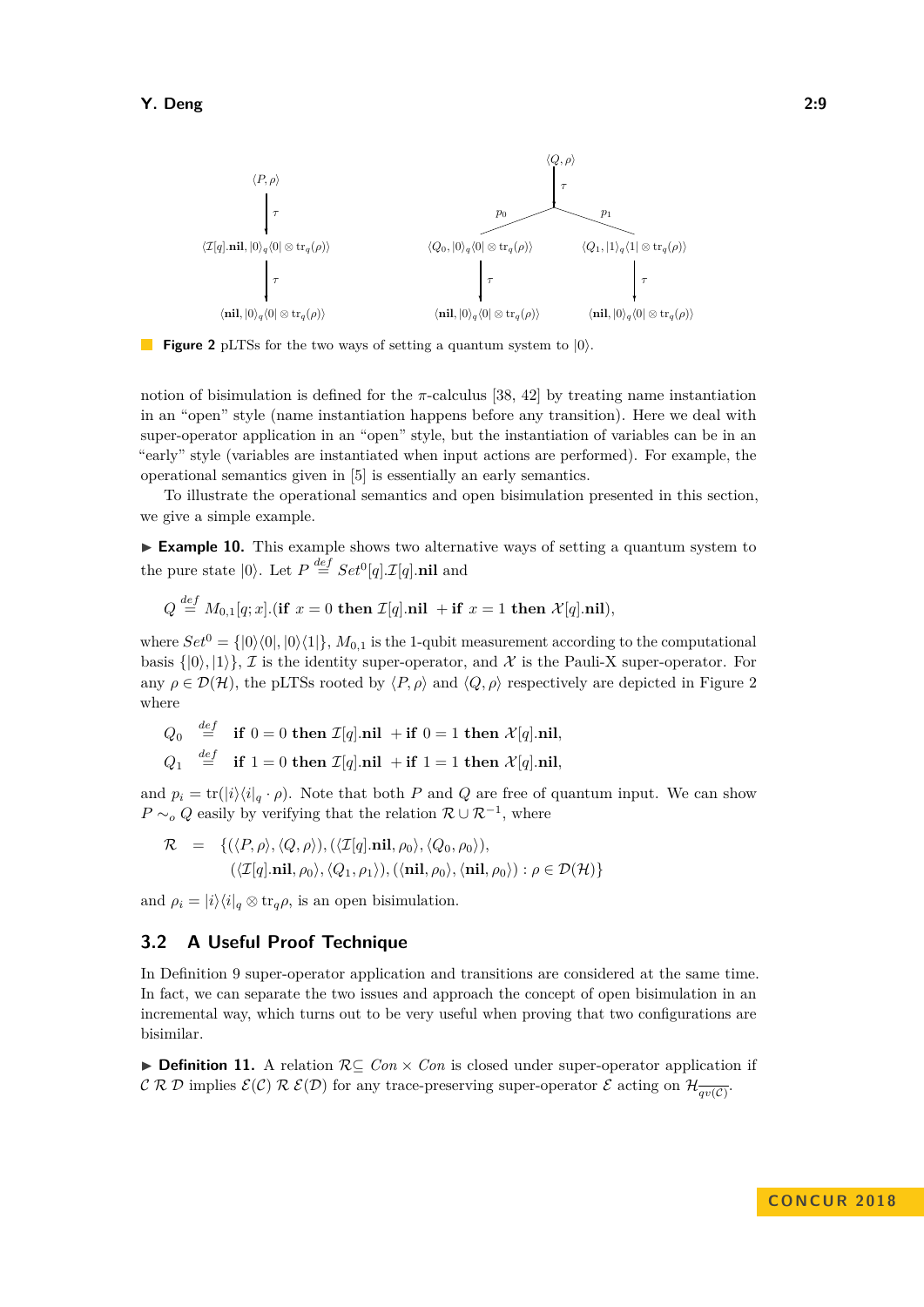**► Definition 12.** A relation  $\mathcal{R} \subseteq Con \times Con$  is a *ground simulation* if  $\mathcal{C} \mathcal{R} \mathcal{D}$  implies that  $qv(\mathcal{C}) = qv(\mathcal{D}), \text{ env}(\mathcal{C}) = \text{env}(\mathcal{D}), \text{ and}$ 

whenever  $\mathcal{C} \stackrel{\alpha}{\longrightarrow} \Delta$ , there is some distribution  $\Theta$  with  $\mathcal{D} \stackrel{\alpha}{\longrightarrow} \Theta$  and  $\Delta \mathcal{R}^{\dagger} \Theta$ .

A relation R is a *ground bisimulation* if both R and  $\mathcal{R}^{-1}$  are ground simulations.

The following property is shown in [\[5\]](#page-11-16).

<span id="page-9-0"></span>I **Proposition 13.** ∼*<sup>o</sup> is the largest ground bisimulation that is closed under all super-operator applications.*

Proposition [13](#page-9-0) provides us with a useful proof technique: in order to show that two configurations  $\mathcal C$  and  $\mathcal D$  are open bisimilar, it suffices to exhibit a binary relation including the pair  $(C, \mathcal{D})$ , and then to check that the relation is a ground bisimulation and is closed under all super-operator application. This is analogous to a proof technique of open bisimulation for the  $\pi$ -calculus [\[42\]](#page-13-7), where name instantiation is playing the same role as super-operator application here.

## **3.3 Distribution-Based Quantum Bisimulation**

The distribution-based bisimulation defined in Section [2.4](#page-5-0) can also be extended to the quantum setting.

<span id="page-9-1"></span>**► Definition 14.** A relation  $\mathcal{R} \subseteq \mathcal{D}(Con) \times \mathcal{D}(Con)$  is a *distribution-based ground simulation* if  $\Delta \mathcal{R} \Theta$  implies that  $qv(\Delta) = qv(\Theta)$ , env $(\Delta) = env(\Theta)$ , and

whenever  $\Delta \stackrel{\alpha}{\longrightarrow} \Delta'$ , there is some subdistribution  $\Theta'$  with  $\Theta \stackrel{\alpha}{\longrightarrow} \Theta'$  and  $\Delta' \mathcal{R} \Theta'$ .

A relation R is a *distribution-based ground bisimulation* if both R and  $\mathcal{R}^{-1}$  are distributionbased ground simulations.

A relation  $\mathcal R$  is a distribution-based bisimulation if it is a distribution-based ground bisimulation, and is closed under super-operator applications.

Note that the distribution-based bisimulation given in Definition [14](#page-9-1) is slightly coarser than that considered in [\[22\]](#page-12-18), for the same reason as the comparison of the corresponding probabilistic bisimulations [\[16\]](#page-11-13).

In quantum mechanics, a fundamental principle is the no-cloning theorem of quantum resources. From a type-theoretic point of view, quantum resources are linear and can be described by linear types in quantum programming languages. How to define appropriate program equivalences for this kind of languages is an interesting problem. In [\[8\]](#page-11-7) a linear contextual equivalence is introduced to compare the behaviour of quantum programs. Two notions of bisimilarity, a state-based and a distribution-based are introduced as proof techniques for reasoning about higher-order quantum programs. Both notions of bisimilarity are sound with respect to the linear contextual equivalence, but only the distribution-based one turns out to be complete.

## <span id="page-9-2"></span>**3.4 Symbolic Bisimulations**

The quantum bisimulations introduced so far, either state-based or distribution-based, are generalised from the corresponding probabilistic bisimulations naturally and smoothly. A major problem with them is that they all resort to the instantiation of quantum variables by quantum states. As a result, to check whether or not two processes are bisimilar, we have to accompany them with arbitrarily chosen quantum states, and check if the resultant configurations are bisimilar. Note that all quantum states constitute a continuum. Therefore, it seems that the verification of quantum bisimulations is infeasible from an algorithmic point of view.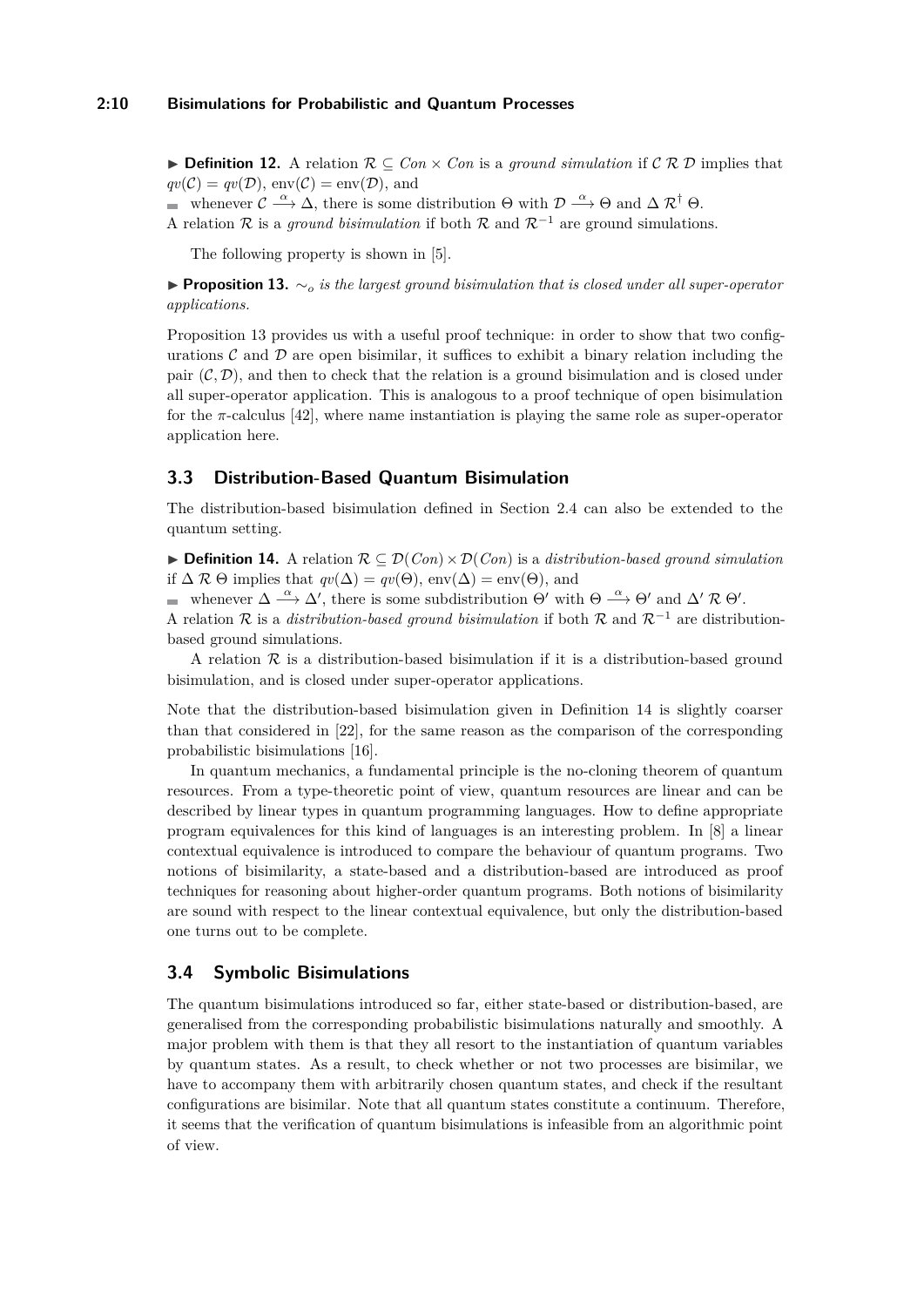#### **Y. Deng 2:11**

Recall that for classical process algebras, Hennessy and Lin [\[27\]](#page-12-19) introduced a notion of symbolic bisimulation to deal with possibly infinite classical data sets. As a quantum extension of value-passing CCS, the quantum process algebra qCCS has both (possibly infinite) classical data domain and (doomed-to-be infinite) quantum data domain. To overcome the additional difficulty caused by the infinity of all quantum states, we can make use of super-operator valued distributions, which allow us to fold the operational semantics of qCCS into a symbolic version and thus provide us with a notion of symbolic bisimulation. To check the symbolic bisimilarity of two quantum processes, only a finite number of process-superoperator pairs need to be considered, without appealing to quantum states. This idea has been successful in developing an algorithm to check the state-based ground bisimulation for quantum processes [\[20\]](#page-12-9). It would be interesting to purse this line of research so as to develop algorithms of checking the symbolic versions of other quantum bisimulations.

# <span id="page-10-0"></span>**4 Concluding Remarks**

We have briefly reviewed a few ingredients for formulating reasonable notions of probabilistic and quantum bisimulations.

- **(1)** The lifting operation is the key of defining state-based probabilistic and quantum bisimualtions. It is mathematically interesting in itself because of the close connection with the Kantorovich metric and the maximum network flow problem.
- **(2)** Distribution-based bisimulation is more relevant to quantum processes because it offers a coinductive proof technique for linear contextual equivalene, and linear resources are prominent in quantum computation.
- **(3)** The symbolic approach is promising to yield feasible algorithms of checking quantum bisimulations.

There is a huge amount of literature on probabilistic bisimulations, and the current paper is by no means a complete survey. A more detailed account of probabilistic bisimulations is given in [\[4,](#page-11-5) Chapter3]. For quantum processes, a branching bisimulation is firstly proposed in [\[35\]](#page-12-20). However, it is not a congruence because it is not preserved by parallel composition. Quantum bisimulations that are congruence relations are given in [\[19,](#page-11-15) [20\]](#page-12-9) and independently in [\[3\]](#page-11-17). Both of them are defined for concrete quantum transition systems, and are difficult to check with algorithms, which motivated the introduction of symbolic bisimulations for quantum processes [\[20\]](#page-12-9).

In [\[34\]](#page-12-21) a semi-automated tool is developed to verify security proofs based on a weak bisimulation similar to that given in Definition [9](#page-7-0) for a finite fragment of qCCS. In that tool, security parameters and quantum states are represented as symbols, and some user-defined equations are used as rewriting rules for simplification. This differs from the symbolic semantics discussed in Section [3.4](#page-9-2) as the latter is more in line with the idea investigated in [\[27\]](#page-12-19) for value-passing CCS.

In the future, we believe that distribution-based symbolic bisimulations would be promising to be used in software tools in support of verifying quantum communication protocols. Some efforts are made in [\[22\]](#page-12-18), which considers distribution-based bisimulations and the proofs are manual when reasoning about the behavioural equivalence of quantum processes. In order to deal with advanced protocols such as the quantum key distribution protocol BB84 [\[2\]](#page-11-18), it would be helpful to have some tool support, for which symbolic semantics could play a role.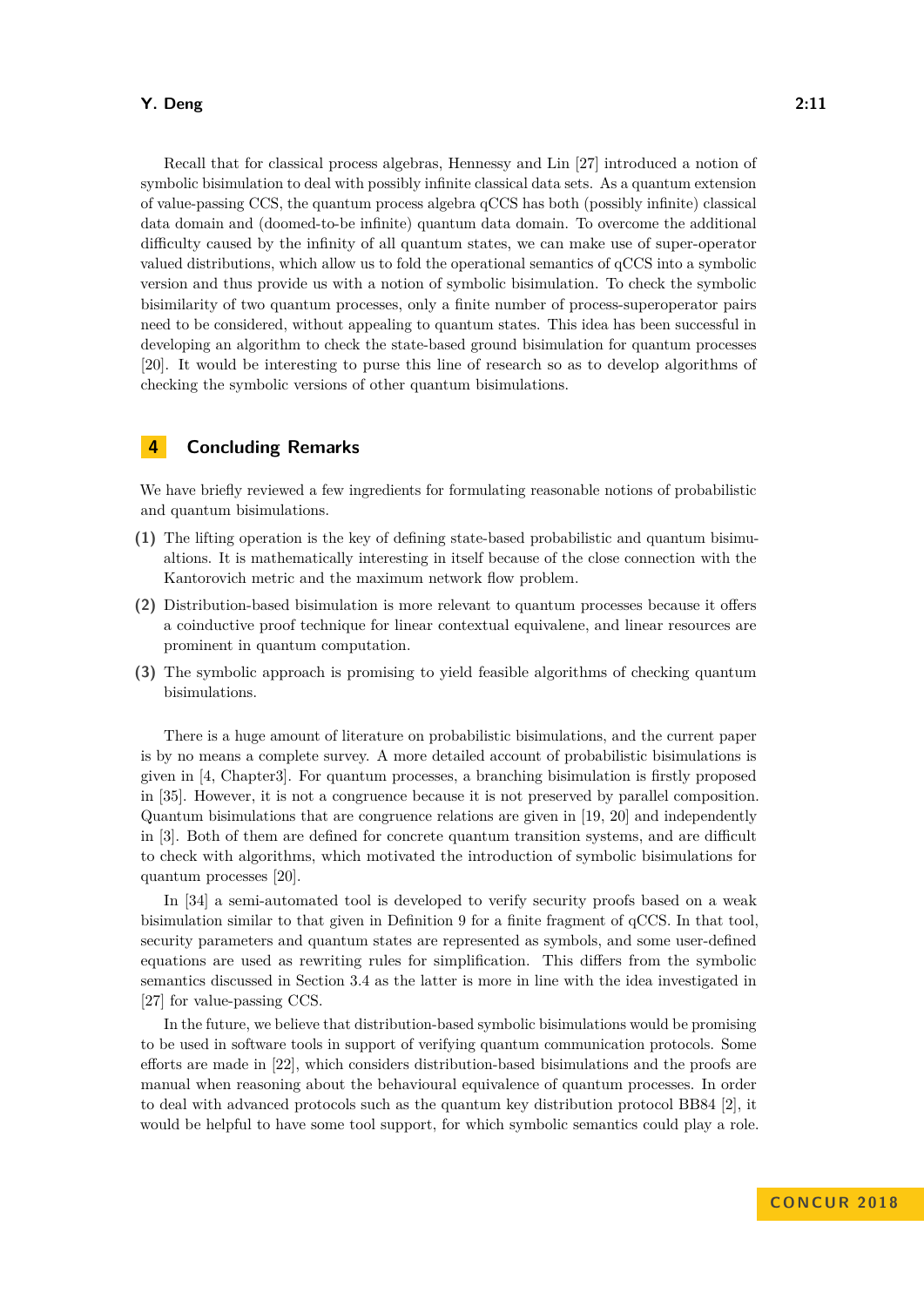### **2:12 Bisimulations for Probabilistic and Quantum Processes**

#### **References**

- <span id="page-11-0"></span>**1** Christel Baier, Bettina Engelen, and Mila E. Majster-Cederbaum. Deciding bisimilarity and similarity for probabilistic processes. *Journal of Computer and System Sciences*, 60(1):187– 231, 2000.
- <span id="page-11-18"></span>**2** C.H. Bennett and G. Brassard. Quantum cryptography: Public key distribution and coin tossing. In *Proceedings of IEEE International Conference on Computers, Systems and Signal Processing*, pages 175–179, 1984.
- <span id="page-11-17"></span>**3** T.A.S. Davidson. *Formal verification techniques using quantum process calculus*. PhD thesis, University of Warwick, 2011.
- <span id="page-11-5"></span>**4** Yuxin Deng. *Semantics of Probabilistic Processes: An Operational Approach*. Springer, 2015.
- <span id="page-11-16"></span>**5** Yuxin Deng and Yuan Feng. Open bisimulation for quantum processes. In *Proceedings of the 7th IFIP International Conference on Theoretical Computer Science*, volume 7604 of *LNCS*, pages 119–133. Springer, 2012.
- <span id="page-11-10"></span>**6** Yuxin Deng and Yuan Feng. Bisimulations for probabilistic linear lambda calculi. In *Proceedings of the 11th IEEE International Symposium on Theoretical Aspects of Software Engineering*, pages 1–8. IEEE Computer Society, 2017.
- <span id="page-11-6"></span>**7** Yuxin Deng and Yuan Feng. Probabilistic bisimilarity as testing equivalence. *Information and Computation*, 257:58–64, 2017.
- <span id="page-11-7"></span>**8** Yuxin Deng, Yuan Feng, and Ugo Dal Lago. On coinduction and quantum lambda calculi. In *Proceedings of the 26th International Conference on Concurrency Theory*, volume 42 of *LIPIcs*, pages 427–440. Schloss Dagstuhl - Leibniz-Zentrum fuer Informatik, 2015.
- <span id="page-11-11"></span>**9** Yuxin Deng and Matthew Hennessy. On the semantics of Markov automata. *Information and Computation*, 222:139–168, 2013.
- <span id="page-11-3"></span>**10** Yuxin Deng and Rob van Glabbeek. Characterising probabilistic processes logically. In *Proceedings of the 17th International Conference on Logic for Programming, Artificial Intelligence and Reasoning*, volume 6397 of *LNCS*, pages 278–293. Springer, 2010.
- <span id="page-11-8"></span>**11** Yuxin Deng, Rob van Glabbeek, Matthew Hennessy, and Carroll Morgan. Testing finitary probabilistic processes (extended abstract). In *Proceedings of the 20th International Conference on Concurrency Theory*, volume 5710 of *LNCS*, pages 274–288. Springer, 2009.
- <span id="page-11-4"></span>**12** Yuxin Deng and Hengyang Wu. Modal characterisations of probabilistic and fuzzy bisimulations. In *Proceedings of the 16th International Conference on Formal Engineering Methods*, volume 8829 of *LNCS*, pages 123–138. Springer, 2014.
- <span id="page-11-9"></span>**13** Josée Desharnais. *LabelledMarkovProcesses*. PhD thesis, McGillUniversity, 1999.
- <span id="page-11-1"></span>**14** Josée Desharnais, Abbas Edalat, and Prakash Panangaden. Bisimulation for labelled Markov processes. *Information and Computation*, 179(2):163–193, 2002.
- <span id="page-11-2"></span>**15** Josée Desharnais, V. Gupta, R. Jagadeesan, and Prakash Panangaden. Approximating labelled Markov processes. *Information and Computation*, 184(1):160–200, 2003.
- <span id="page-11-13"></span>**16** Wenjie Du, Yuxin Deng, and Daniel Gebler. Behavioural pseudometrics for nondeterministic probabilistic systems. In *Proceedings of the the 2nd International Symposium on Dependable Software Engineering: Theories, Tools, and Applications*, volume 9984 of *LNCS*, pages 67–84. Springer, 2016.
- <span id="page-11-12"></span>**17** Christian Eisentraut, Jens Chr. Godskesen, Holger Hermanns, Lei Song, and Lijun Zhang. Probabilistic bisimulation for realistic schedulers. In *Proceedings of the 20th International Symposium on Formal Methods*, volume 9109 of *LNCS*, pages 248–264. Springer, 2015.
- <span id="page-11-14"></span>**18** Y Feng, R Duan, Z Ji, and M Ying. Probabilistic bisimulations for quantum processes. *Information and Computation*, 205(11):1608–1639, 2007.
- <span id="page-11-15"></span>**19** Y Feng, R Duan, and M Ying. Bisimulations for quantum processes. In Mooly Sagiv, editor, *Proceedings of the 38th ACM Symposium on Principles of Programming Languages*, pages 523–534, Austin, Texas, USA, 2011.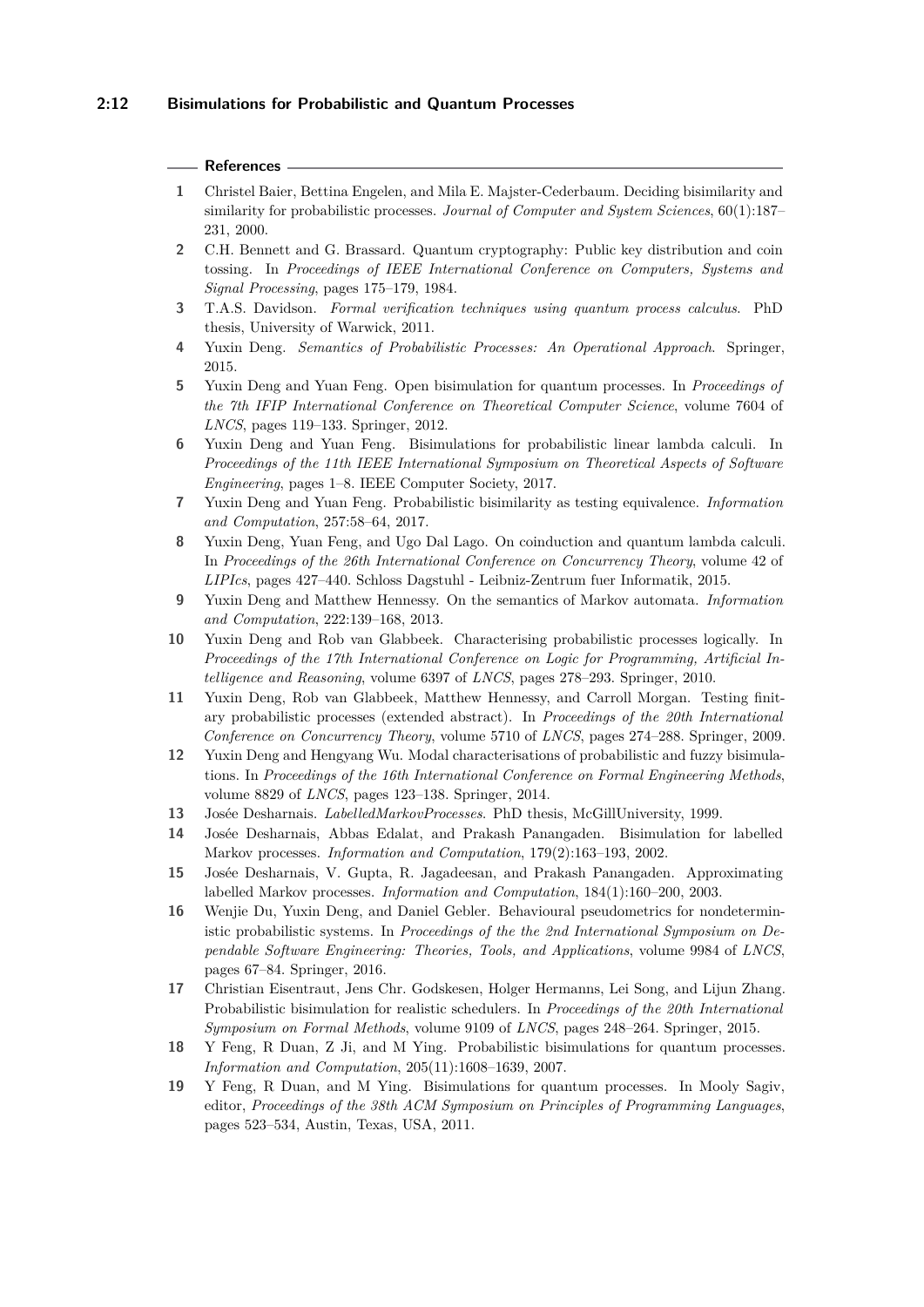#### **Y. Deng 2:13**

- <span id="page-12-9"></span>**20** Yuan Feng, Yuxin Deng, and Mingsheng Ying. Symbolic bisimulation for quantum processes. *ACM Transactions on Computational Logic*, 15(2):1–32, 2014.
- <span id="page-12-14"></span>**21** Yuan Feng, Runyao Duan, and Mingsheng Ying. Bisimulation for Quantum Processes. *ACM Transactions on Programming Languages and Systems*, 34(4):1–43, 2012.
- <span id="page-12-18"></span>**22** Yuan Feng and Mingsheng Ying. Toward automatic verification of quantum cryptographic protocols. In *26th International Conference on Concurrency Theory*, volume 42 of *LIPIcs*, pages 441–455. Schloss Dagstuhl - Leibniz-Zentrum fuer Informatik, 2015.
- <span id="page-12-11"></span>**23** Yuan Feng and Lijun Zhang. When equivalence and bisimulation join forces in probabilistic automata. In *Proceedings of the 19th International Symposium on Formal Methods*, volume 8442 of *LNCS*, pages 247–262. Springer, 2014.
- <span id="page-12-15"></span>**24** Simon J. Gay and Rajagopal Nagarajan. Communicating quantum processes. In *Proceedings of the 32nd ACM SIGPLAN-SIGACT Symposium on Principles of Programming Languages*, pages 145–157. ACM, 2005.
- <span id="page-12-13"></span>**25** M Hennessy and A. Ingólfsdóttir. A theory of communicating processes value-passing. *Information and Computation*, 107(2):202–236, 1993.
- <span id="page-12-7"></span>**26** Matthew Hennessy. Exploring probabilistic bisimulations, part I. *Formal Aspects of Computing*, 24(4-6):749–768, 2012.
- <span id="page-12-19"></span>**27** Matthew Hennessy and Huimin Lin. Symbolic bisimulations. *Theoretical Computer Science*, 138(2):353–389, 1995.
- <span id="page-12-4"></span>**28** Matthew Hennessy and Robin Milner. Algebraic laws for nondeterminism and concurrency. *Journal of the ACM*, 32(1):137–161, 1985.
- <span id="page-12-12"></span>**29** Holger Hermanns, Jan Krcál, and Jan Kretínský. Probabilistic bisimulation: Naturally on distributions. In *Proceedings of the 25th International Conference on Concurrency Theory*, volume 8704 of *LNCS*, pages 249–265. Springer, 2014.
- <span id="page-12-6"></span>**30** Holger Hermanns, Augusto Parma, Roberto Segala, Björn Wachter, and Lijun Zhang. Probabilistic logical characterization. *Information and Computation*, 209(2):154–172, 2011.
- <span id="page-12-8"></span>**31** C. Jones. *Probabilistic nondeterminism*. PhD thesis, University of Edinburgh, 1990.
- <span id="page-12-16"></span>**32** Philippe Jorrand and Marie Lalire. Toward a quantum process algebra. In *Proceedings of the First Conference on Computing Frontiers*, pages 111–119. ACM, 2004.
- <span id="page-12-3"></span>**33** L. Kantorovich. On the transfer of masses (in Russian). *Doklady Akademii Nauk*, 37(2):227– 229, 1942.
- <span id="page-12-21"></span>**34** Takahiro Kubota, Yoshihiko Kakutani, Go Kato, Yasuhito Kawano, and Hideki Sakurada. Semi-automated verification of security proofs of quantum cryptographic protocols. *Journal of Symbolic Computation*, 73:192–220, 2016.
- <span id="page-12-20"></span>**35** Marie Lalire. Relations among quantum processes: bisimilarity and congruence. *Mathematical Structures in Computer Science*, 16(3):407–428, 2006.
- <span id="page-12-2"></span>**36** Kim G. Larsen and Arne Skou. Bisimulation through probabilistic testing. *Information and Computation*, 94:1–28, 1991.
- <span id="page-12-1"></span>**37** Robin Milner. *Communication and Concurrency*. Prentice Hall, 1989.
- <span id="page-12-17"></span>**38** Robin Milner. *Communicating and mobile systems - the Pi-calculus*. Cambridge University Press, 1999.
- <span id="page-12-0"></span>**39** David Park. Concurrency and automata on infinite sequences. In *Proceedings of the 5th GI Conference*, volume 104 of *LNCS*, pages 167–183. Springer, 1981.
- <span id="page-12-5"></span>**40** Augusto Parma and Roberto Segala. Logical characterizations of bisimulations for discrete probabilistic systems. In *Proceedings of the 10th International Conference on Foundations of Software Science and Computational Structures*, volume 4423 of *LNCS*, pages 287–301. Springer, 2007.
- <span id="page-12-10"></span>**41** J. Sack and Lijun Zhang. A general framework for probabilistic characterizing formulae. In *Proceedings of the 13th International Conference on Verification, Model Checking, and Abstract Interpretation*, volume 7148 of *LNCS*, pages 396–411. Springer, 2012.